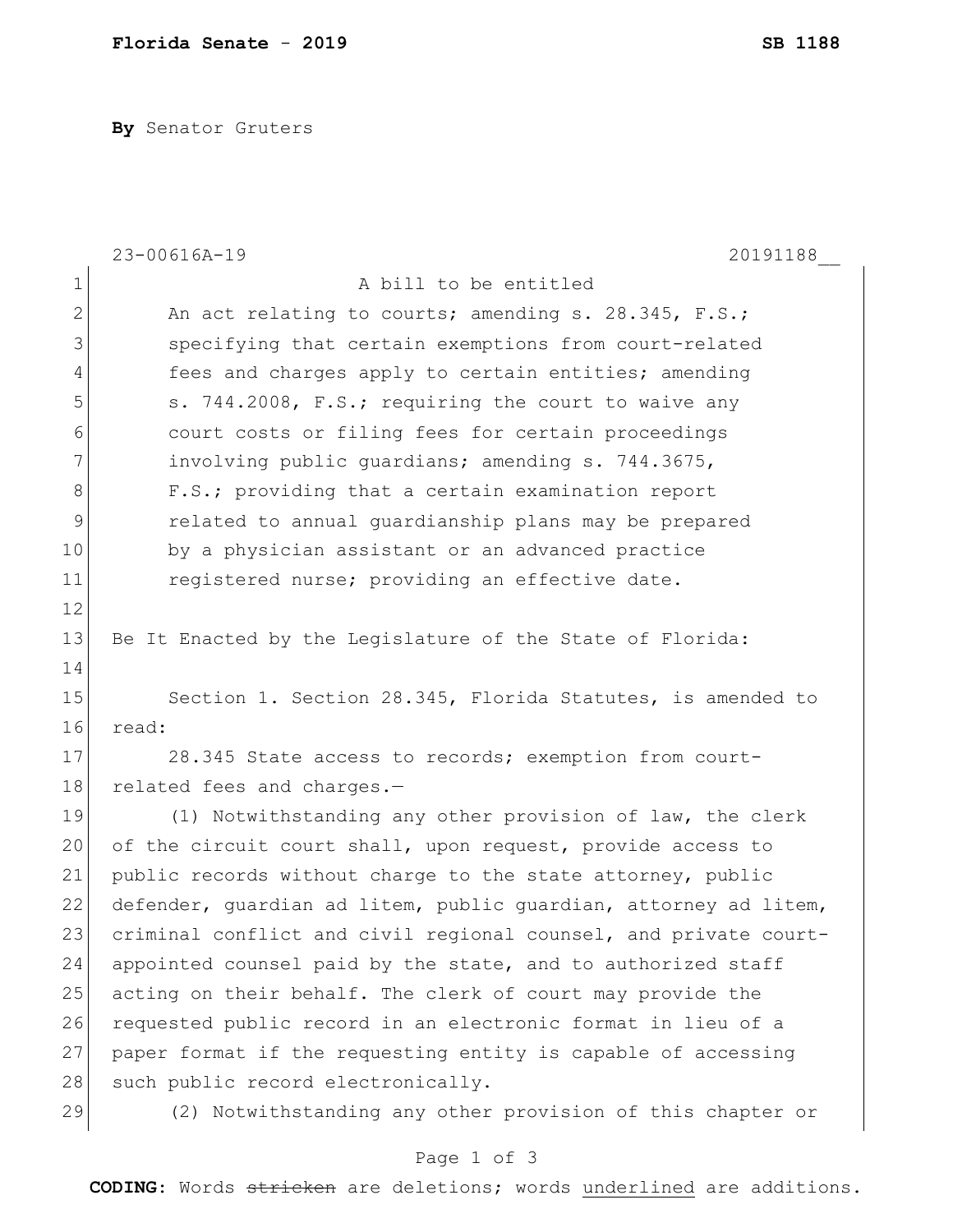|    | 23-00616A-19<br>20191188                                         |
|----|------------------------------------------------------------------|
| 30 | law to the contrary, judges and those court staff acting on      |
| 31 | behalf of judges, state attorneys, quardians ad litem, public    |
| 32 | guardians, attorneys ad litem, court-appointed private counsel,  |
| 33 | criminal conflict and civil regional counsel, public defenders,  |
| 34 | and state agencies, while acting in their official capacity, are |
| 35 | exempt from all court-related fees and charges assessed by the   |
| 36 | clerks of the circuit courts.                                    |
| 37 | (3) The exemptions from fees or charges provided in this         |
| 38 | section apply only to entities listed in subsections (1) and     |
| 39 | (2), state agencies and state entities, and the party            |
| 40 | represented by the agency or entity.                             |
| 41 | Section 2. Subsection (2) of section 744.2008, Florida           |
| 42 | Statutes, is amended to read:                                    |
| 43 | 744.2008 Costs of public quardian.-                              |
| 44 | (2) In any proceeding for appointment of a public quardian,      |
| 45 | or in any proceeding involving the estate of a ward for whom a   |
| 46 | public guardian has been appointed guardian, the court shall may |
| 47 | waive any court costs or filing fees.                            |
| 48 | Section 3. Paragraph (b) of subsection (1) of section            |
| 49 | 744.3675, Florida Statutes, is amended to read:                  |
| 50 | 744.3675 Annual quardianship plan. - Each quardian of the        |
| 51 | person must file with the court an annual quardianship plan      |
| 52 | which updates information about the condition of the ward. The   |
| 53 | annual plan must specify the current needs of the ward and how   |
| 54 | those needs are proposed to be met in the coming year.           |
| 55 | (1) Each plan for an adult ward must, if applicable,             |
| 56 | include:                                                         |
| 57 | (b) Information concerning the medical and mental health         |
| 58 | conditions and treatment and rehabilitation needs of the ward,   |
|    |                                                                  |

## Page 2 of 3

**CODING**: Words stricken are deletions; words underlined are additions.